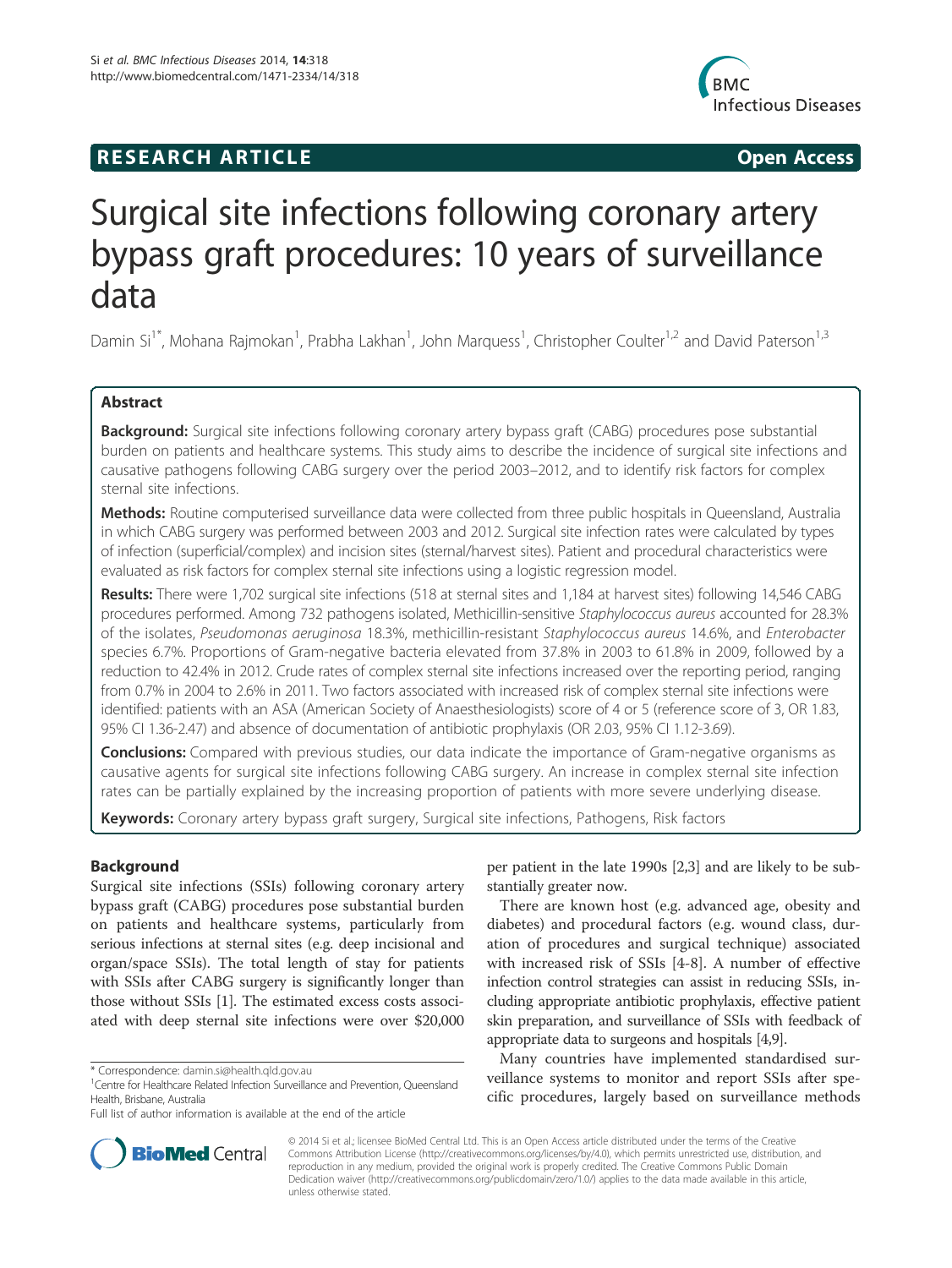developed by the US Centres for Disease Control and Prevention (CDC) National Healthcare Safety Network (NHSN, formerly the National Nosocomial Infections Surveillance System, NNISS) [5]. In Australia, while there is no national level surveillance system in place, states and territories have instituted surveillance programs for monitoring healthcare-acquired infections (HAIs) [10]. Previous analysis of SSI surveillance data (2001–2005) from Queensland, Australia found the NNISS risk index was insufficient as a risk stratification tool for SSIs, and suggested investigation of risk factors for procedurespecific SSIs [11].

In this paper we describe the incidence of surgical site infections and causative pathogens following CABG procedures in three Australian hospitals over the period 2003–2012, and examine risk factors for complex sternal site infections.

# Methods

# Study population and surveillance data collection

The Centre for Healthcare Related Infection Surveillance and Prevention (CHRISP) initiated a standardised, computerised HAI surveillance system (the Electronic Infection Control Assessment Technology, eICAT) during 2001 in public hospitals in Queensland, Australia [12]. There were 166 public acute hospitals in Queensland, only three of which had capacity to perform CABG surgery. Surveillance data on SSIs following CABG procedures from these three hospitals have been provided to CHRISP since introduction of the system. The surveillance system did not cover private hospitals in Queensland. We analysed data collected from 2003 to 2012 to take advantage of a more robust data collection system following an initial two year implementation phase (2001–2002).

Active patient-based surveillance was undertaken by infection control practitioners in participating hospitals to identify eligible patients undergoing CABG procedures and follow up SSI cases. Patients meeting the following criteria were included: 1) aged 14 years or older; 2) undergoing a CABG procedure that was defined by International Statistical Classification of Diseases and Related Health Problems, 10th Revision, Australian Modification/ Australian Classification of Health Interventions, 6th Edition (ICD-10-AM/ACHI, Block codes 672, 673, 674) [13]. The scope of CABG procedures was consistent with the CDC NHSN definition [14]; 3) survival  $\geq$  48 hours post procedure; and 4) the procedure was classified as clean or clean-contaminated. Post-discharge surgical site surveillance was conducted using a postal survey of patients 30 days after CABG procedures. Overall response rates for the postal survey ranged from 69% to 75% across hospitals, with relatively stable response rates over time. Cases of SSIs were identified based on the CDC definitions [15,16], which was endorsed by the Australian Commission on Safety and Quality in Healthcare [17]. Data quality assurance procedures were implemented routinely to ensure accuracy, completeness and consistency of data in the eICAT. Reports containing individual hospital and aggregated state data were provided to participating hospitals on a sixmonthly basis, as part of strategies to improve infection control practice.

Ethical approval was granted from the Queensland Health Central Health and Medical Research Human Research and Ethics Committee.

# Microbiology

Microbiological testing was conducted by the three laboratories attached to the hospitals performing cardiac surgery. All three laboratories were managed by Pathology Queensland and shared common methods. Antimicrobial susceptibility testing conformed to the recommendations of the CLSI (Clinical and Laboratory Standards Institute) except after June 2012 when all laboratories adopted the EUCAST (The European Committee on Antimicrobial Susceptibility Testing) system of interpretative criteria.

# Surveillance data

Infection outcomes were categorised in terms of detection time, infection types, and incision sites. Infections were classified as in-hospital SSIs if occurring during the hospital stay, or post-discharge SSIs if detected after discharge and within 30 days post procedure (in case of implant in situ, the follow-up period was within one year). Infections also were classified as either superficial (involving skin/ subcutaneous tissue) or complex (involving deep soft tissue, organ/space) infections [15]. Infections were recorded as sternal or harvest site infections.

Potential risk factors were submitted on the eICAT surveillance system and examined for their association with SSIs following CABG procedures: 1) patient characteristics including age, sex and American Society of Anaesthesiologists (ASA) score [18]. ASA score ranges from 1 to 5, indicating a patient being healthy (1), with mild systemic disease (2), with severe systemic disease (3), with severe systemic disease that is a constant threat to life (4), or a moribund patient who is not expected to survive without the operation (5); and 2) procedural factors such as priority of surgery (emergency vs. elective), types of CABG surgery, wound classification (clean vs. clean-contaminated), number of grafts, and use of antibiotic prophylaxis. Local infection control practitioners reviewed medical records and medication charts to determine whether prophylactic antibiotics were given for the operative procedure with the intent of preventing infection at the surgical site. Procedure duration documented in the eICAT system was excluded from use in our analysis, due to inconsistency of date formatting applied to the start time and end time of CABG surgery.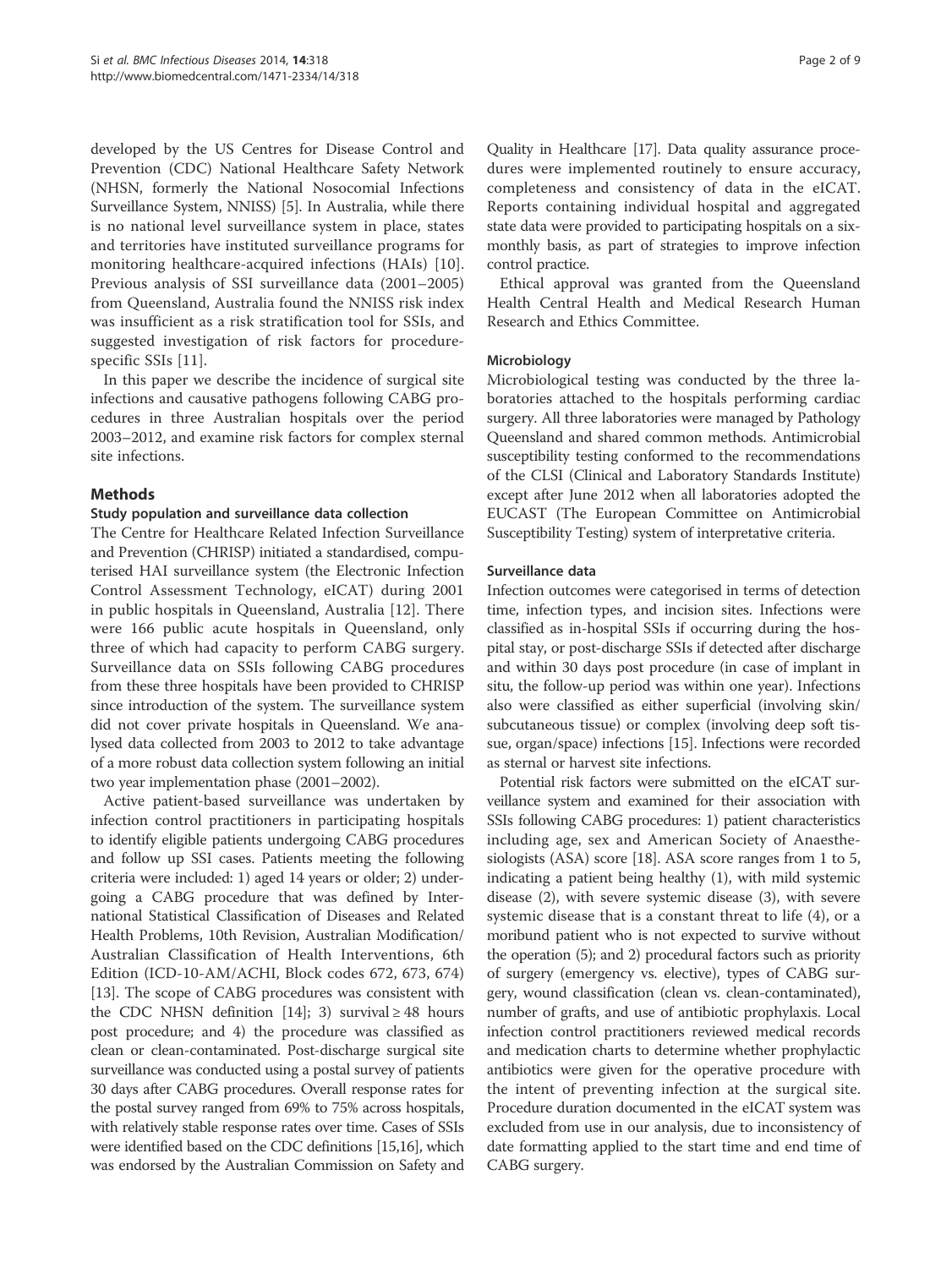#### Statistical analysis

Means, medians and proportions were used to summarise continuous, binary and categorical data as appropriate. The SSI rate was calculated as the number of infections per 100 procedures. 95% confidence intervals were provided to facilitate comparison of crude SSI rates.

A univariate logistic regression was performed to assess association of each of the potential risk factors with complex sternal site infections. Robust estimates of standard errors were employed to accommodate clustering of data within hospitals. Variables with  $p < 0.25$  were considered as candidate risk factors to be included in a multivariate logistic regression model.

The multivariate logistic regression model was constructed using a backward selection approach with robust estimates of standard errors. Variables were eligible for removal at  $p \ge 0.05$ . The Hosmer-Lemeshow test was employed to assess the goodness-of-fit for the model  $(p > 0.05$  indicating good fit). Predictive performance of the model was evaluated by using a c-index derived from the area under the receiver operating characteristic (ROC) curve. The c-index ranges from 0.5 to 1.0, indicating predictive ability from no better than chance to perfect. The final model was internally validated based on 100 bootstrap samples [14]. All data analysis was performed using Stata (version 12.1, StataCorp, TX).

#### Results

# Demographic and clinical characteristics of patients undergoing CABG surgery

Over the period 2003–2012, a total of 14,517 patients underwent CABG surgery (Table 1). Patients were predominantly male (78.4%), with a median age of 66 years. CABG surgery was mainly elective (89.8%) and performed with both sternal and graft site incisions (93.9%). The mean number of grafts was 2.9. The majority of patients were recorded as having an ASA score of 3 or 4, a clean wound, and antibiotic prophylaxis administered. Absence of antibiotic prophylaxis was documented in a minority of cases (3.3%), which was more likely to occur in emergent cases or in patients with severe underlying disease (indicated by an ASA score of 5).

#### SSIs following CABG procedures

Twenty-nine of the 14,517 patients had a repeat CABG surgery over the reporting period, resulting in a total of 14,546 sternal site incisions, and 15,781 harvest site incisions (Table 2).

Among 14,546 sternal site incisions, 518 infections (3.6%) were identified, with one half of the cases detected inhospital and the other half post-discharge. Of those sternal site infections, 187 (36.1%) were classified as complex SSIs. The complex sternal site infection rate was 1.3%.

# Table 1 Demographic and clinical characteristics of patients undergoing coronary artery bypass graft (CABG) procedures, 2003-2012

| Characteristic*                                    | N             | %    |
|----------------------------------------------------|---------------|------|
| Number of hospitals                                | 3             |      |
| Number of patients undergoing CABG procedures      | 14,517        |      |
| Sex                                                |               |      |
| Male                                               | 11,379        | 78.4 |
| Female                                             | 3,138         | 21.6 |
| Age, median (interquartile range), years           | $66(58 - 73)$ |      |
| Age category, years                                |               |      |
| $<$ 55                                             | 2,357         | 16.2 |
| 55-64                                              | 3,941         | 27.2 |
| 65-74                                              | 5,150         | 35.5 |
| $75+$                                              | 3,069         | 21.1 |
| ASA (American Society of Anaesthesiologists) score |               |      |
| 1                                                  | 6             | 0.1  |
| $\overline{2}$                                     | 164           | 1.1  |
| 3                                                  | 7,787         | 54.1 |
| 4                                                  | 6,349         | 44.1 |
| 5                                                  | 83            | 0.6  |
| Priority of surgery                                |               |      |
| Emergency                                          | 1,462         | 10.2 |
| Elective                                           | 12,896        | 89.8 |
| Types of CABG                                      |               |      |
| CABG with both sternal and graft site incisions    | 13,637        | 93.9 |
| CABG with sternal site incisions only              | 880           | 6.1  |
| Wound classification                               |               |      |
| Clean                                              | 14,286        | 98.4 |
| Clean-contaminated                                 | 228           | 1.6  |
| Mean number of grafts                              | 2.9           |      |
| Category of graft numbers                          |               |      |
| 1                                                  | 1,394         | 9.6  |
| $\overline{2}$                                     | 3,218         | 22.2 |
| 3                                                  | 5,846         | 40.3 |
| 4                                                  | 3,197         | 22.1 |
| $5+$                                               | 837           | 5.8  |
| Antibiotic prophylaxis                             |               |      |
| Yes                                                | 13,851        | 96.7 |
| No                                                 | 466           | 3.3  |

\*Five variables with missing values: ASA score (128, 0.9%), priority of surgery (159, 1.1%), wound classification (3, 0.02%), category of graft numbers (25, 0.2%), and antibiotic prophylaxis (200, 1.4%).

For 15,781 harvest site incisions, 1,184 infection cases (7.5%) were reported, most of which were detected following discharge from hospital (72.6%), and were classified as superficial (96.6%).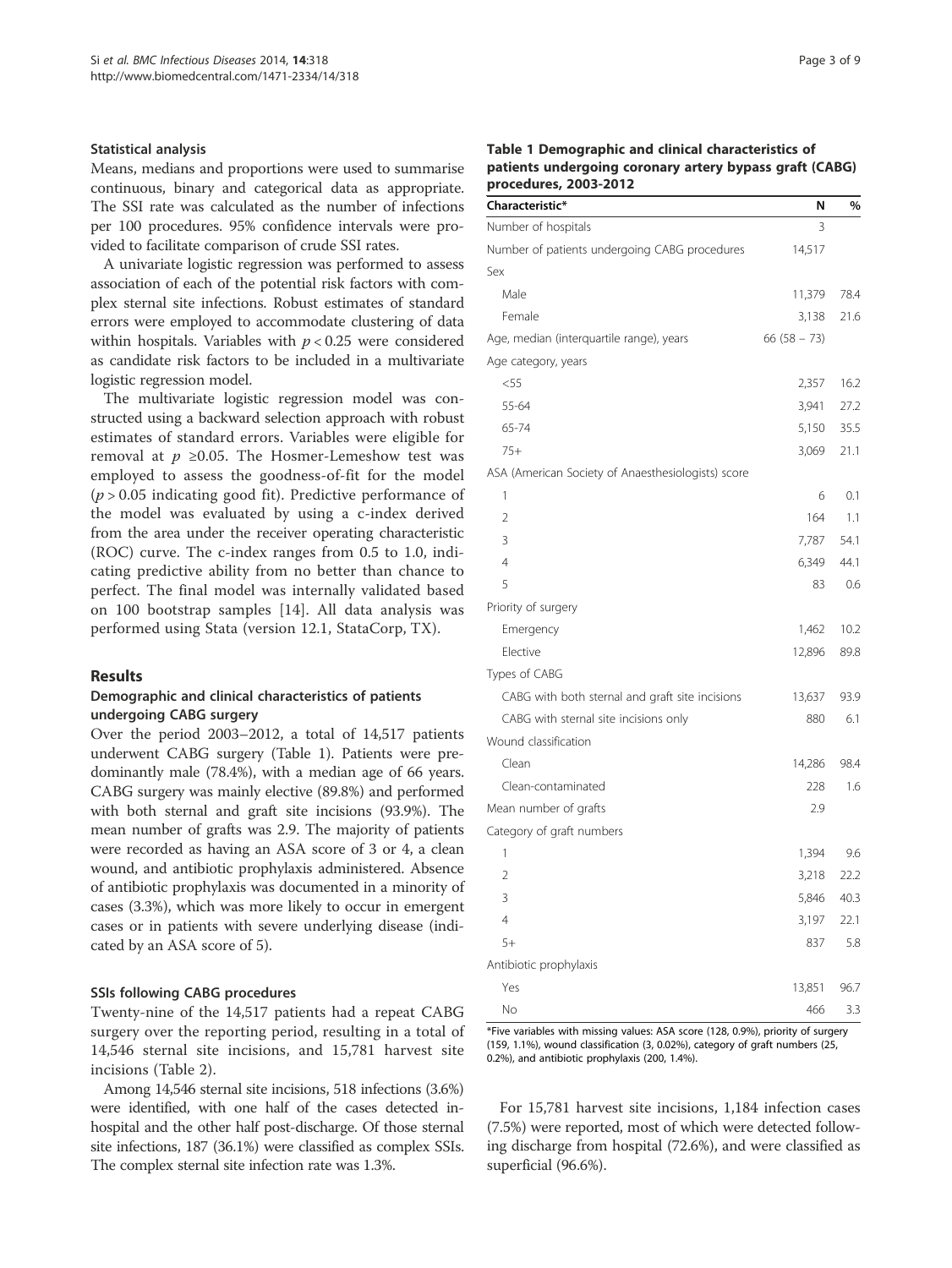| Infection type/detection time | Sternal site incisions ( $N = 14,546$ ) <sup>#</sup> |                |      | Harvest site incisions ( $N = 15,781$ ) |                |      |
|-------------------------------|------------------------------------------------------|----------------|------|-----------------------------------------|----------------|------|
|                               | n                                                    | Rate* (95% CI) | $\%$ | n                                       | Rate* (95% CI) | $\%$ |
| Superficial SSIs              | 331                                                  | $2.3(2.0-2.5)$ |      | 1,144                                   | $7.3(6.9-7.7)$ |      |
| In-hospital                   | 151                                                  | $1.0(0.9-1.2)$ | 45.6 | 299                                     | $1.9(1.7-2.1)$ | 26.1 |
| Post-discharge                | 180                                                  | $1.2(1.1-1.4)$ | 54.4 | 845                                     | $5.4(5.0-5.7)$ | 73.9 |
| Complex SSIs                  | 187                                                  | $1.3(1.1-1.5)$ |      | 40                                      | $0.3(0.2-0.4)$ |      |
| In-hospital                   | 111                                                  | $0.8(0.6-0.9)$ | 59.4 | 25                                      | $0.2(0.1-0.2)$ | 62.5 |
| Post-discharge                | 76                                                   | $0.5(0.4-0.7)$ | 40.6 | 15                                      | $0.1(0.1-0.2)$ | 37.5 |
| All infections                | 518                                                  | $3.6(3.3-3.9)$ |      | 1,184                                   | $7.5(7.1-7.9)$ |      |
| In-hospital                   | 262                                                  | $1.8(1.6-2.0)$ | 50.6 | 324                                     | $2.1(1.8-2.3)$ | 27.4 |
| Post-discharge                | 256                                                  | $1.8(1.6-2.0)$ | 49.4 | 860                                     | $5.5(5.1-5.8)$ | 72.6 |

Table 2 Surgical site infections following coronary artery bypass graft procedures, by infection type and detection time, 2003–2012

\*Per 100 procedures.<br>#The total number of sternal site incisions (14,546) were more than the total number of patients (14, 517), as 29 patients underwent a repeat CABG surgery over the reporting period.

|  |  | Table 3 Pathogens causing surgical site infections following coronary artery bypass graft procedures, 2003-2012 |
|--|--|-----------------------------------------------------------------------------------------------------------------|
|--|--|-----------------------------------------------------------------------------------------------------------------|

|                                              | All surgical site infections |      | Complex sternal site infections |      |  |
|----------------------------------------------|------------------------------|------|---------------------------------|------|--|
| Pathogen                                     | n                            | $\%$ | n                               | $\%$ |  |
| Total number of infections                   | 1,702                        |      | 187                             |      |  |
| Number of infections with pathogens isolated | 732                          |      | 152                             |      |  |
| Gram-positive - subtotal                     | 388                          | 53.0 | 107                             | 70.4 |  |
| Methicillin-sensitive Staphylococcus aureus  | 207                          | 28.3 | 50                              | 32.9 |  |
| Methicillin-resistant Staphylococcus aureus  | 107                          | 14.6 | 20                              | 13.2 |  |
| Coagulase-negative Staphylococci             | 46                           | 6.3  | 30                              | 19.7 |  |
| Enterococcus spp.                            | 11                           | 1.5  | 5                               | 3.3  |  |
| Streptococcus spp.                           | 10                           | 1.4  | $\mathbf{1}$                    | 0.7  |  |
| Bacillus spp.                                | 3                            | 0.4  |                                 |      |  |
| Peptostreptococcus spp.                      | 3                            | 0.4  |                                 |      |  |
| Corynebacterium spp.                         | $\mathbf{1}$                 | 0.1  | $\mathbf{1}$                    | 0.7  |  |
| Gram-negative - subtotal                     | 323                          | 44.1 | 41                              | 27.0 |  |
| Pseudomonas aeruginosa                       | 134                          | 18.3 | 5                               | 3.3  |  |
| Enterobacter spp.                            | 49                           | 6.7  | 9                               | 5.9  |  |
| Serratia marcescens                          | 38                           | 5.2  | 9                               | 5.9  |  |
| Escherichia coli                             | 23                           | 3.1  | 3                               | 2.0  |  |
| Klebsiella spp.                              | 21                           | 2.9  | 8                               | 5.3  |  |
| Proteus mirabilis                            | 13                           | 1.8  | 2                               | 1.3  |  |
| Morganella morganii                          | 11                           | 1.5  | 1                               | 0.7  |  |
| Other Pseudomonas spp.                       | 14                           | 1.9  |                                 | i,   |  |
| Citrobacter spp.                             | 8                            | 1.1  | $\overline{2}$                  | 1.3  |  |
| Acinetobacter baumannii                      | 5                            | 0.7  | $\mathbf{1}$                    | 0.7  |  |
| Other Gram-negative bacteria*                | $\overline{7}$               | 1.0  | $1^{\#}$                        | 0.7  |  |
| Fungi - subtotal                             | 21                           | 2.9  | $\overline{4}$                  | 2.6  |  |
| Candida albicans                             | 20                           | 2.7  | 4                               | 2.6  |  |
| Aspergillus spp.                             | $\mathbf{1}$                 | 0.1  |                                 | ÷,   |  |

\*including Providencia stuartii, Stenotrophomonas maltophilia, Aeromonas spp., Bacteroides fragilis, and Hafnia alvei. #

Hafnia alvei as the pathogen.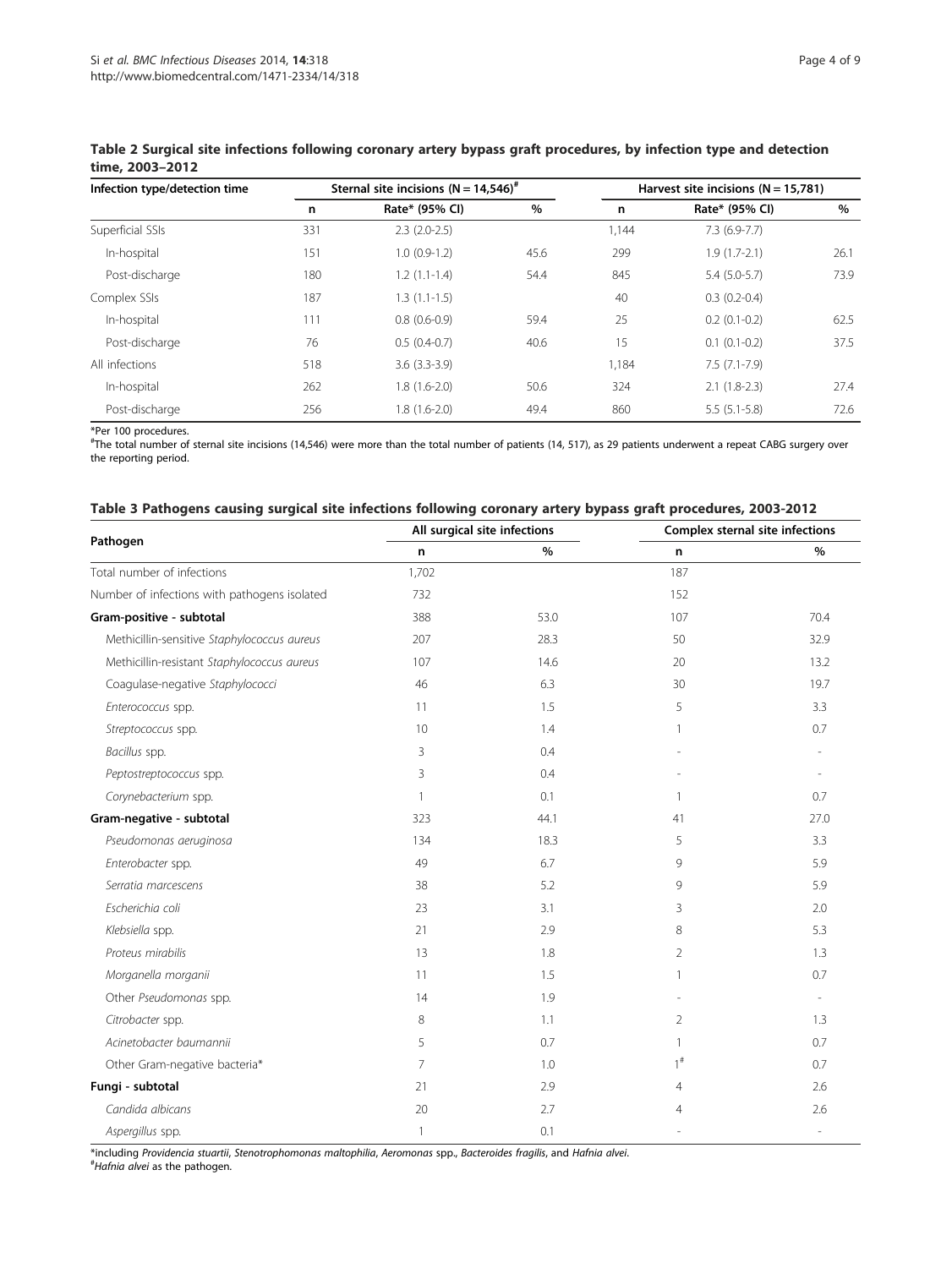#### Pathogens causing SSIs

From 1,702 infections at either sternal or harvest sites, 732 cases (43.0%) had pathogenic organisms isolated (Table 3). Overall, Gram-positive bacteria were responsible for 53.0% of infections, Gram-negative bacteria 44.1%, and fungi (e.g. Candida albicans) 2.9%. Methicillin-sensitive Staphylococcus aureus (MSSA) were isolated from 28.3% of infection cases, followed by Pseudomonas aeruginosa (18.3%), methicillin-resistant Staphylococcus aureus (MRSA, 14.6%) and Enterobacter spp. (6.7%). Proportions of SSIs caused by Gram-negative organisms increased from 37.8% in 2003 to 52.2% in 2006 and 61.8% in 2009, followed by a reduction to 42.4% in 2012 (Figure 1).

From 187 complex sternal site infections (Table 3), 152 (81.3%) had pathogenic organisms isolated. Grampositive bacteria (e.g. MSSA, MRSA and coagulasenegative Staphylococci) contributed to 70.4% of the infections, Gram-negative bacteria (e.g. Serratia marcescens, Enterobacter spp., Klebsiella spp., Pseudomonas aeruginosa) 27.0%, and Candida albicans 2.6%.

#### Risk factors for complex sternal site infections

The univariate analysis (Table 4) identified five variables as potential risk factors: ASA score of 4/5, emergency surgery, CABG with sternal site incisions only, number of grafts, and absence of documentation of antibiotic prophylaxis. Two of these variables were retained in the multivariate logistic regression model as risk factors for complex sternal site infections (Table 5): ASA score of 4 or 5 (in relation to score of 3, OR 1.83, 95% CI 1.36-2.47) and absence of documentation of antibiotic prophylaxis (OR 2.03, 95% CI 1.12-3.69).

Trend in rates of complex sternal site infections over time An overall upward trend in crude rates of complex sternal site infections was observed over the reporting period, ranging from 0.7% in 2004 to 2.6% in 2011 (Figure 2). There was a substantial increase in the proportion of CABG patients with ASA score of 4/5 (from 18.1% in 2003 to 71.3% in 2012, Figure 2). Proportions of patients with absence of documentation of antibiotic prophylaxis fluctuated between 1.8% and 4.8% over the reporting period.

#### **Discussion**

The complex sternal site infection rate (1.3%) in our study is comparable with findings from the HAI surveillance system in Norway (1.1%, 2,440 CABG procedures) [19] and the NHSN system in the US (1.2%, 133,503 procedures) [14]. Characteristics of patients and CABG procedures were similar across these three study settings in terms of compositions of gender, age and wound classification, and proportions of emergency procedures. However, a higher proportion of patients with ASA score of 4/5 (73%) was reported by the NHSN system, as compared to those from the Norwegian (27%) and our data (45%), indicating a higher severity of underlying disease among patients undergoing CABG surgery captured in the NHSN system. Furthermore, the complex sternal site infections reported by the NHSN excluded cases detected during postdischarge surveillance (cases detected at readmission were included), due to concern of inconsistency in postdischarge case finding across 293 participating hospitals. In contrast, both in-hospital and post-discharge detected infection cases were included in Norwegian and our data, where post-discharge SSI surveillance data were collected

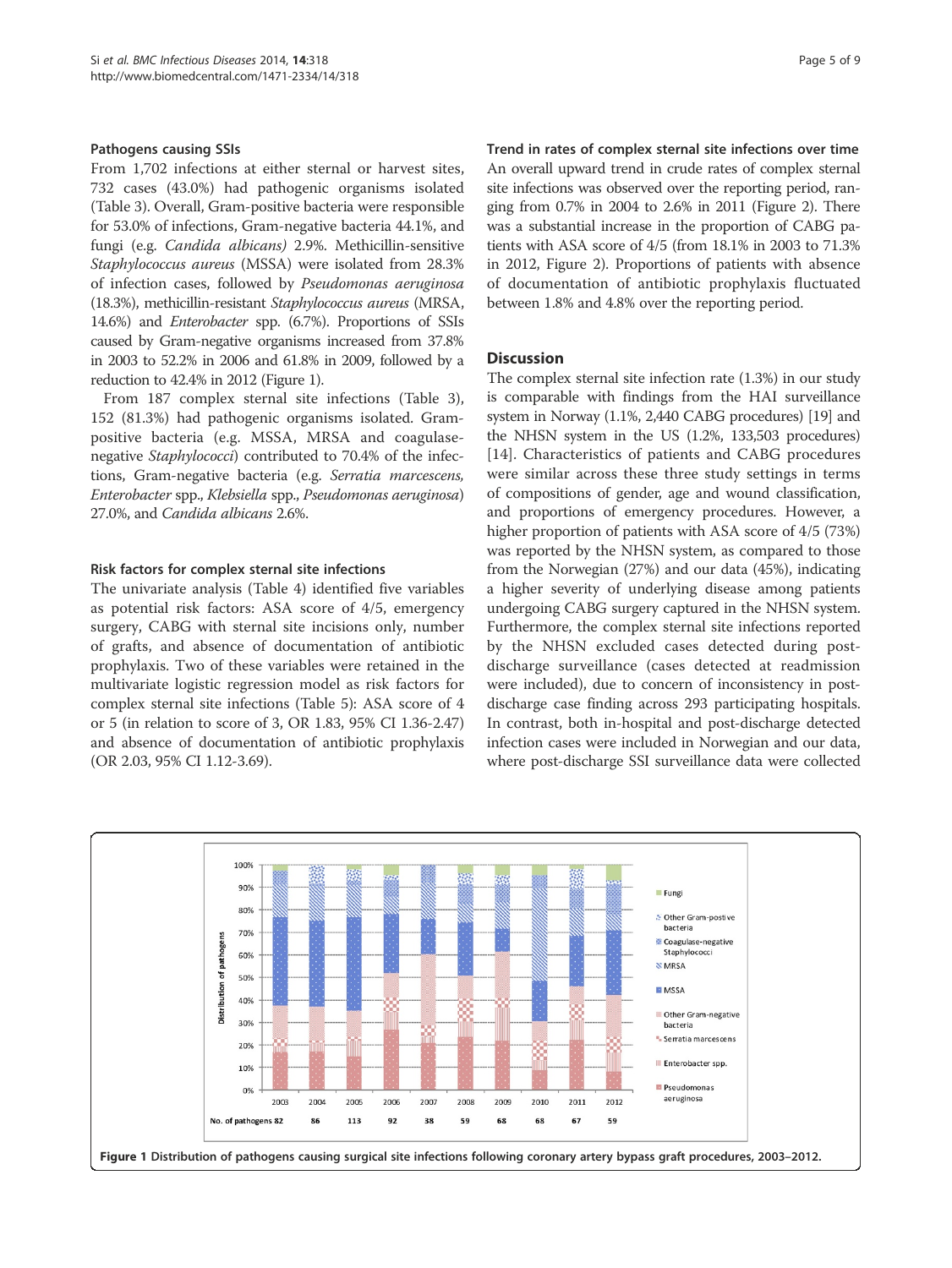| <b>Risk factor</b>                                 | Crude rate (per 100 procedures) | Odd ratio | 95% CI        | $\boldsymbol{p}$ |
|----------------------------------------------------|---------------------------------|-----------|---------------|------------------|
| Sex                                                |                                 |           |               |                  |
| Female                                             | 1.2                             | Referent  |               |                  |
| Male                                               | 1.3                             | 1.05      | $0.73 - 1.49$ | 0.796            |
| Age category, years                                |                                 |           |               |                  |
| $<$ 55                                             | 1.2                             | Referent  |               |                  |
| 55-64                                              | 1.2                             | 0.98      | $0.61 - 1.57$ | 0.938            |
| 65-74                                              | 1.3                             | 1.08      | $0.69 - 1.68$ | 0.742            |
| $75+$                                              | 1.5                             | 1.29      | $0.81 - 2.07$ | 0.286            |
| ASA (American Society of Anaesthesiologists) score |                                 |           |               |                  |
| 1/2                                                | 0.6                             | 0.59      | $0.08 - 4.29$ | 0.606            |
| 3                                                  | 1.0                             | Referent  |               |                  |
| 4/5                                                | 1.7                             | 1.73      | $1.29 - 2.32$ | < 0.0001         |
| Priority of surgery                                |                                 |           |               |                  |
| Elective                                           | 1.2                             | Referent  |               |                  |
| Emergency                                          | 1.7                             | 1.40      | $0.92 - 2.14$ | 0.120            |
| CABG types                                         |                                 |           |               |                  |
| CABG with both sternal and harvest site incisions  | 1.2                             | Referent  |               |                  |
| CABG with sternal site incisions only              | 2.3                             | 1.87      | $1.17 - 2.99$ | 0.009            |
| Wound classification                               |                                 |           |               |                  |
| Clean                                              | 1.3                             | Referent  |               |                  |
| Clean-contaminated                                 | 0.9                             | 0.67      | $0.17 - 2.72$ | 0.575            |
| Number of grafts                                   |                                 |           |               |                  |
| $\mathbf{1}$                                       | 1.8                             | 1.54      | $0.97 - 2.44$ | 0.068            |
| $\overline{2}$                                     | 1.2                             | 1.01      | $0.68 - 1.51$ | 0.945            |
| 3                                                  | 1.2                             | Referent  |               |                  |
| $\overline{4}$                                     | 1.5                             | 1.30      | $0.89 - 1.88$ | 0.171            |
| $5+$                                               | 1.0                             | 0.82      | $0.39 - 1.71$ | 0.599            |
| Antibiotic prophylaxis                             |                                 |           |               |                  |
| Yes                                                | 1.2                             | Referent  |               |                  |
| <b>No</b>                                          | 2.6                             | 2.09      | $1.15 - 3.78$ | 0.015            |

# Table 4 Univariate analysis of risk factors for complex sternal site infections following coronary artery bypass graft procedures, Queensland public hospitals, 2003-2012

# Table 5 Multivariate analysis of risk factors for complex sternal site infections following coronary artery bypass graft procedures, Queensland public hospitals, 2003-2012

| <b>Risk factor</b>                                 | Odd ratio | 95% CI        | р        | Goodness-of-fit | C-index  |
|----------------------------------------------------|-----------|---------------|----------|-----------------|----------|
| ASA (American Society of Anaesthesiologists) score |           |               |          | 0.797           | $0.588*$ |
| ₹                                                  | Referent  |               |          |                 |          |
| 4/5                                                | 1.83      | $1.36 - 2.47$ | < 0.0001 |                 |          |
| Antibiotic prophylaxis                             |           |               |          |                 |          |
| Yes                                                | Referent  |               |          |                 |          |
| No.                                                | 2.03      | $1.12 - 3.69$ | 0.020    |                 |          |

\*Validation of the model based on 100 bootstrap samples achieved a mean c-index of 0.579 (95% CI: 0.576 – 0.583), indicating good internal validation.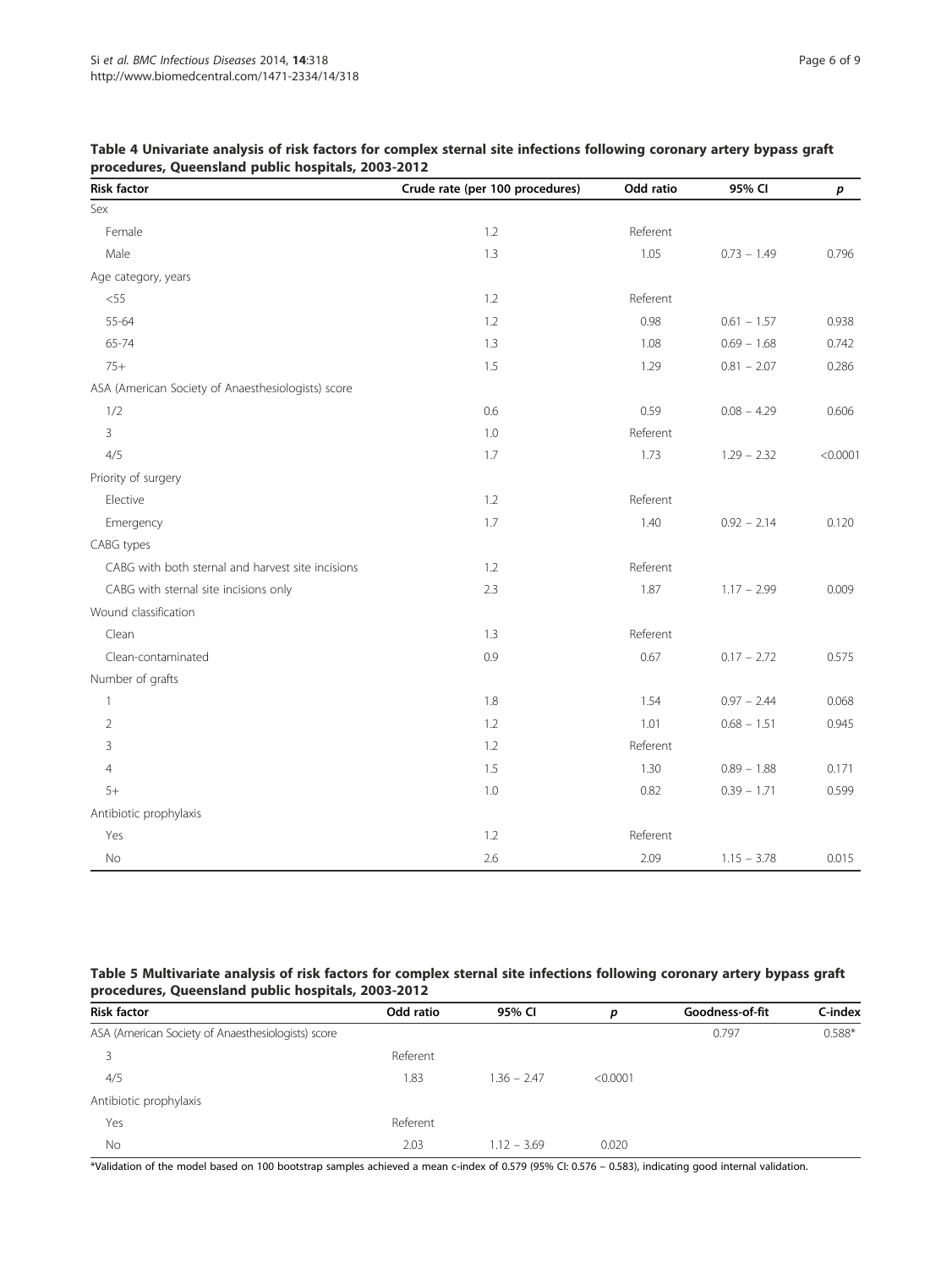

from a relatively small number of participating hospitals (six and three respectively).

Our data indicate the importance of Gram-negative bacteria as causative agents for SSIs following CABG procedures. As observed in three participating hospitals, proportions of all SSIs (superficial and complex at both the sternal and harvest sites) caused by Gram-negative organisms increased from 38% in 2003 to 62% in 2009, despite a reduction to 42% in 2012. Harrington and colleagues [6] reported that Gram-negative bacilli were isolated from 18% of SSIs after CABG surgery, based on surveillance data collected during 1998–2001 in Victoria, Australia, while the corresponding figure based on our surveillance data over 2003–2012 was 44%. Further analysis of pathogens causing complex sternal site infections in our study showed Gram-negative bacteria were responsible for 27% of these serious infections, which is consistent with recently published NHSN data (Gram-negative organisms accounting for 34% of pathogens in complex SSIs after CABG surgery) [20]. An earlier study conducted in the US during 2000–2004 found 11% of sternal SSIs were caused by Gram-negative aerobes [21]. The apparently increasing proportion of CABG surgical site infections caused by Gram-negative organisms has important implications for clinical practice. Widely used guidelines (for example, the Sanford Guide to Antimicrobial Therapy) recommend cefazolin, cefuroxime or vancomycin as perioperative prophylaxis for cardiovascular surgery [22]. The current Australian Therapeutic Guidelines recommend three options for antibiotic prophylaxis in cardiac surgery: cefazolin alone, a combination of flucloxacillin and gentamicin, or a combination of vancomycin and gentamicin [23]. Psedomonas aeruginosa is intrinsically resistant to first generation cephalosporins.

Other major Gram-negative organisms reported in our study (e.g. Enterobacter spp. and Serratia marcescens) belong to a genus whose inducible beta-lactamase production is a common property [9]. Given the increased prevalence of Gram-negative organisms associated with SSIs, we believe that cardiac surgeons should consult with their microbiologists to discuss local antibiograms prior to selecting surgical prophylactic antibiotics for patients undergoing CABG procedures.

Patient-based active surveillance data on CABG procedures provide an opportunity to investigate the long term trend in SSI rates. An increase in complex sternal site infection rates over 2003–2012 can be partially explained by variation in case mix of patients. There was a substantial increase in the proportion of patients with ASA score of 4/5 (indicating severe underlying disease) from 18% to 71% over the last decade. This might reflect the changing landscape of coronary intervention characterised by more patients with coronary artery disease undergoing treatment by percutaneous revascularisation (e.g. balloon angioplasty and stenting), while surgical revascularisation (CABG) is reserved for patients with more comorbid conditions and more severe underlying disease [24]. This study provides evidence on the increased risk of surgical site infections driven by increasing severity of illness among the patient population electing for CABG surgery.

The relatively poor discriminatory ability of the NNIS risk index for CABG surgical site infections has been widely reported across various study settings [11,14,19,25-27]. The underlying reason is that nearly all patients undergoing CABG surgery would have an ASA score  $\geq$  3 and have wound classification of clean or clean-contaminated, leaving the NNIS risk index differentiating patients just based on the procedure duration (top quartile vs. the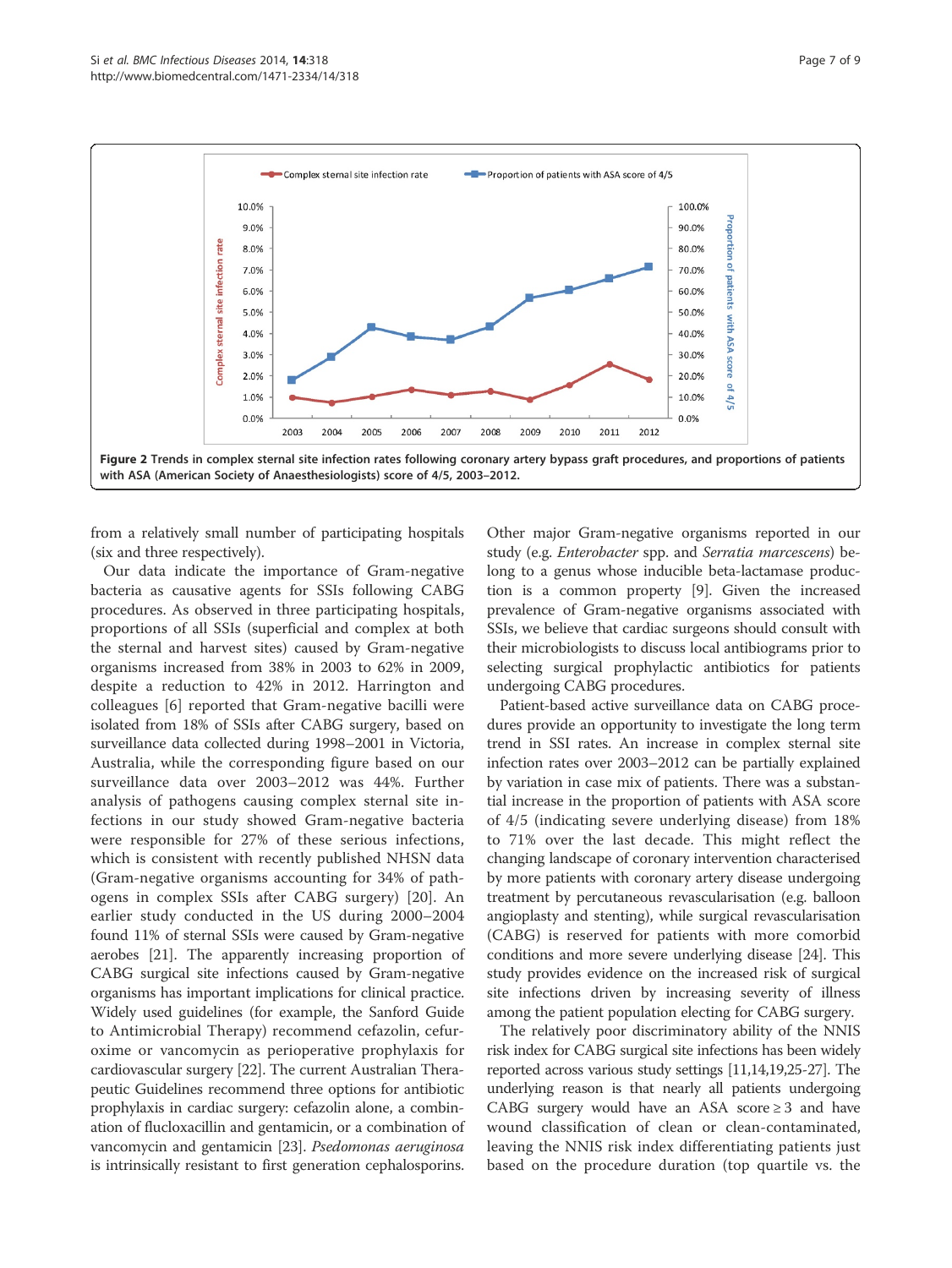rest). In this study, we re-categorised the ASA score into three groups (1/2, 3, and 4/5) to differentiate host susceptibility to infection for epidemiological purposes. Use of alternative risk scores (such as the EuroSCORE [26] and the Admission-specific Chronic Disease Scores [25]) has been associated with improved predictive performance for SSIs following CABG procedures. However, construction of these risk scores requires extensive and complex clinical data; their application to routine SSI surveillance data is subject to advancements of the underlying surveillance systems.

There is increasing interest in developing risk adjustment models for appropriate comparison of SSI rates following CABG surgery as part of publicly available hospital performance metrics. A recently published risk adjustment model based on the NHSN surveillance data included five predictors (ASA score, procedure duration, medical school affiliation, and interaction of age and sex) [14], achieving predictive performance of 0.62 (c-index) for complex sternal site infections after CABG surgery. A similar study (from Victoria, Australia) reported a predictive performance of 0.64 (c-index) for a model containing two predictors: diabetes, and body mass index (BMI > 35) [27]. In our study, a logistic regression model with two independent predictors (ASA score; absence of documentation of antibiotic prophylaxis) reported a c-index of 0.59 in predicting complex sternal site infections following CABG surgery. It appears that inclusion of a common set of patient/procedural factors such as ASA score, procedure duration, diabetes status, obesity (BMI) and antibiotic prophylaxis status in a risk adjustment model would enhance our understanding of the extent to which these factors contribute to and predict the SSIs after CABG surgery. However, none of the models mentioned above was able to test this full set of potentially important predictors, due to lack of data on one or more factors in their respective HAI surveillance systems. As not reaching a c-index of 0.7, considered to be indicative of acceptable predictive performance, those risk adjustment models may not be sufficient for appropriate comparison of infection rates across hospitals.

There were some limitations associated with our HAI surveillance data. First, the standardised surveillance data on CABG surgical site infections were collected from a total of three public hospitals which had capacity to provide CABG surgery for all public patients in Queensland. However, patients undergoing CABG at private hospitals (accounting for approximately 40% of the total patients) [28] were excluded from surveillance, thus limiting our ability to generalise findings to the patient population in Queensland as a whole. Second, there was concern regarding inconsistency in detecting SSIs (particularly the superficial infections) at post-discharge surveillance, due to inter-hospital variation in terms of completeness

of follow-ups and potentially unreliable diagnosis of infections based on patient self-reporting [29]. This can be partly addressed by focusing on complex sternal site infections, which are more likely to be reported by patients at post-discharge surveillance and diagnosed by clinicians. Our data indicated 41% of complex sternal site infections were detected following discharge. In addition, complex sternal site infections have a greater consequence for patients. Third, procedure duration was not included as a potential risk factor for CABG surgical site infections due to concern with inconsistency in collecting this information, thus limiting our ability to assess its role in predicting surgical site infections.

With transition of the eICAT to a more sophisticated Multiprac© surveillance system in Queensland Health, which features automatic linkages to multiple patient demographic and clinical databases, additional data on relevant risk factors (e.g. diabetes status, isolated CABG procedures or in conjunction with valve replacements) and infection outcomes will be routinely collected. There is scope to further refine our logistic regression model for risk adjustment, and to assist ongoing monitoring, public reporting, and improving surgical site infection control practice in hospitals.

### Conclusions

Our analysis of 10 years of CABG surgical site infection surveillance data indicates the importance of Gramnegative organisms as causative pathogens, and emphasises the need to select appropriate prophylactic antibiotics for patients undergoing CABG procedures. An upward trend in complex sternal site infection rates can be partially explained by the increasing proportion of CABG patients with more severe underlying disease. Future research should focus on development of appropriate and adequate risk adjustment models to facilitate valid comparison of CABG surgical site infection rates across hospitals.

#### Competing interests

The authors declare that they have no competing interests.

#### Authors' contributions

DS contributed to study design, performed the statistical analysis, and drafted the manuscript. MR contributed to data management and analysis. JM, PL and MR contributed to study conceptualisation. JM supervised the data analysis and provided a major role in revising the manuscript. PL, CC and DP contributed to interpretation of results, editing and revising the manuscript. All authors contributed to, have read and approved the final manuscript.

#### Acknowledgments

We thank all infection control practitioners and teams from the participating hospitals who played a critical role in surveillance data collection, monitoring, feedback of results, and implementation of infection prevention and control programs.

#### Author details

<sup>1</sup> Centre for Healthcare Related Infection Surveillance and Prevention, Queensland Health, Brisbane, Australia. <sup>2</sup>The Prince Charles Hospital, Brisbane, Australia.<br><sup>3</sup>Llokorrity of Quoopsland Contra for Clinical Basearch, Brisbane, Australia. <sup>3</sup>University of Queensland Centre for Clinical Research, Brisbane, Australia.